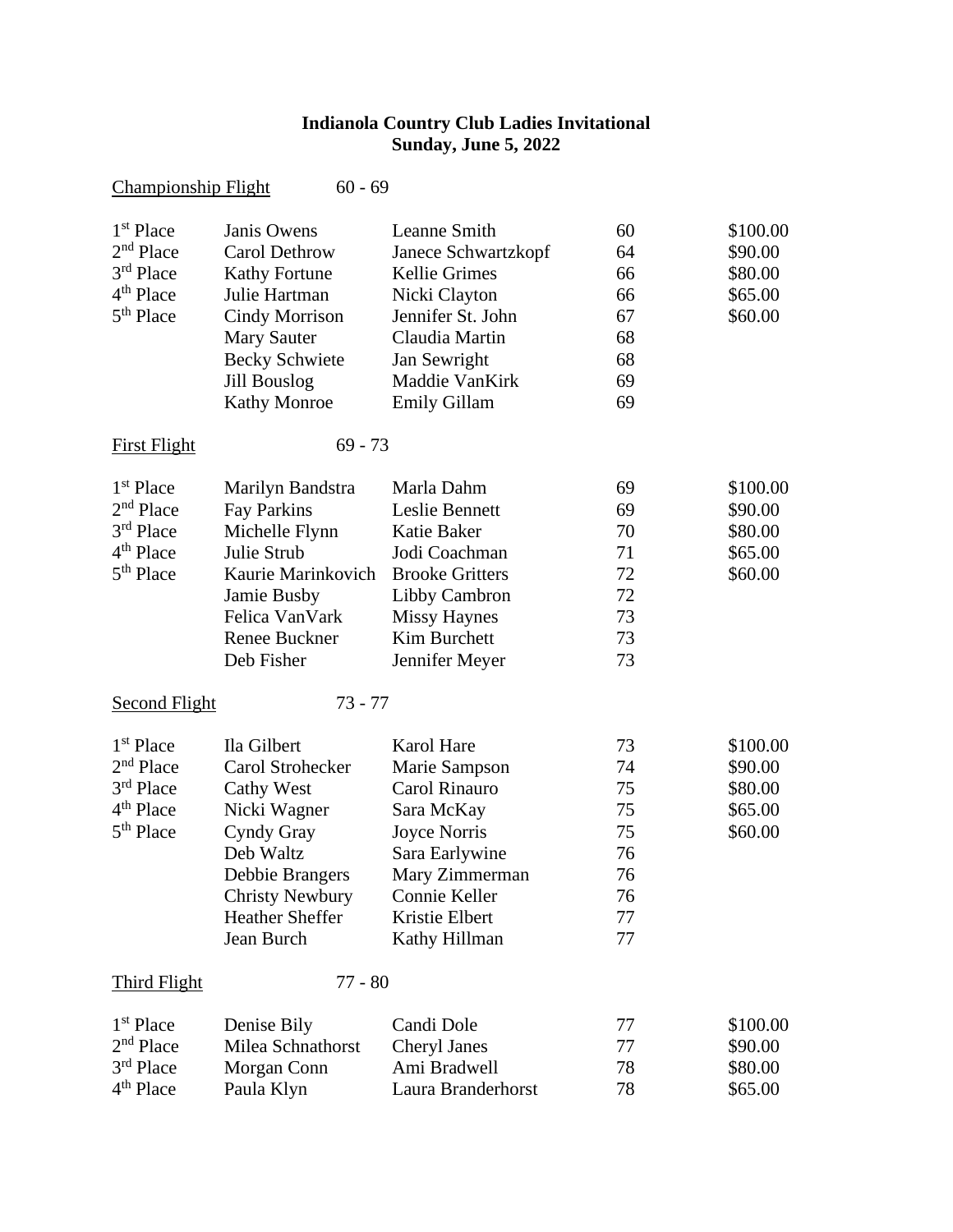| 79<br><b>Stacey Kinzey</b><br>Nancy Reggan<br><b>Brenda Plantz</b><br>Peg Lund<br>79<br>Roni Kneif<br>Kristina Wellman<br>79<br><b>Barb Smith</b><br>Kathi Pratt<br>79<br>Lisa Buster<br>Joyce Numedahl<br>80<br>$81 - 83$<br><b>Fourth Flight</b><br>1 <sup>st</sup> Place<br>Lesa Hamilton<br>81<br>\$100.00<br>Amy Davison<br>$2nd$ Place<br>Donna Vroom<br>Vicki Cowman<br>81<br>\$90.00<br>$3rd$ Place<br><b>Susan Bonnickson</b><br><b>Annette Waldorf</b><br>81<br>\$80.00<br>81<br>\$65.00<br>Donna Gagen<br>Kelli Soyer<br>$5th$ Place<br>Liz Lee<br>Liz Houge<br>82<br>\$60.00<br>Julie Molstead<br>82<br>Leanna Lindenman<br>Angie Buchanan<br>Laura Bollin<br>82<br><b>Bobbie Walton</b><br>82<br>Sondra Holck<br>83<br><b>Kim Pinneke</b><br><b>Stacey Lazear</b><br>Paula Kueter<br>Jody Ragan<br>83<br>$84 - 89$<br><b>Fifth Flight</b><br>1 <sup>st</sup> Place<br>Rhonda Buchanan<br>84<br>\$100.00<br>Luanne Meyer<br>2 <sup>nd</sup> Place<br><b>Jenel Brueck</b><br><b>Kim Rasko</b><br>84<br>\$90.00<br>3rd Place<br>Janet Crum<br>Freda Pollock<br>84<br>\$80.00<br><b>Karen Corning</b><br>Cindy Keeney<br>85<br>\$65.00<br>$5th$ Place<br>Julie Krauth<br>Dixie Davis<br>85<br>\$60.00<br>Terri Whitmore<br>Veronica Mahon<br>86<br><b>Chris Nims</b><br>Julie Kammeyer<br>86<br>Diane Schieffer<br><b>Barb Bennett</b><br>87<br><b>Jill Havick</b><br>88<br>Jane Carberry<br>Kari Janes<br>Shari Eckstrom<br>89<br>89 & above<br>Sixth Flight<br>1 <sup>st</sup> Place<br><b>Anne Case</b><br>89<br>\$100.00<br>Angela Heldt<br>$2nd$ Place<br>Linda Everett<br>Mary Pearson<br>89<br>\$90.00<br>$3rd$ Place<br>Angie Detmering<br>Angie Sloan<br>91<br>\$80.00<br>4 <sup>th</sup> Place<br><b>Bev Sherlock</b><br>91<br>\$65.00<br>Linda Wingert | 5 <sup>th</sup> Place | Michelle Dix        | <b>Kathy Erickson</b> | 79 | \$60.00 |
|----------------------------------------------------------------------------------------------------------------------------------------------------------------------------------------------------------------------------------------------------------------------------------------------------------------------------------------------------------------------------------------------------------------------------------------------------------------------------------------------------------------------------------------------------------------------------------------------------------------------------------------------------------------------------------------------------------------------------------------------------------------------------------------------------------------------------------------------------------------------------------------------------------------------------------------------------------------------------------------------------------------------------------------------------------------------------------------------------------------------------------------------------------------------------------------------------------------------------------------------------------------------------------------------------------------------------------------------------------------------------------------------------------------------------------------------------------------------------------------------------------------------------------------------------------------------------------------------------------------------------------------------------------------------------------------------------------------------------------------------------------------------------|-----------------------|---------------------|-----------------------|----|---------|
|                                                                                                                                                                                                                                                                                                                                                                                                                                                                                                                                                                                                                                                                                                                                                                                                                                                                                                                                                                                                                                                                                                                                                                                                                                                                                                                                                                                                                                                                                                                                                                                                                                                                                                                                                                            |                       |                     |                       |    |         |
|                                                                                                                                                                                                                                                                                                                                                                                                                                                                                                                                                                                                                                                                                                                                                                                                                                                                                                                                                                                                                                                                                                                                                                                                                                                                                                                                                                                                                                                                                                                                                                                                                                                                                                                                                                            |                       |                     |                       |    |         |
|                                                                                                                                                                                                                                                                                                                                                                                                                                                                                                                                                                                                                                                                                                                                                                                                                                                                                                                                                                                                                                                                                                                                                                                                                                                                                                                                                                                                                                                                                                                                                                                                                                                                                                                                                                            |                       |                     |                       |    |         |
|                                                                                                                                                                                                                                                                                                                                                                                                                                                                                                                                                                                                                                                                                                                                                                                                                                                                                                                                                                                                                                                                                                                                                                                                                                                                                                                                                                                                                                                                                                                                                                                                                                                                                                                                                                            |                       |                     |                       |    |         |
|                                                                                                                                                                                                                                                                                                                                                                                                                                                                                                                                                                                                                                                                                                                                                                                                                                                                                                                                                                                                                                                                                                                                                                                                                                                                                                                                                                                                                                                                                                                                                                                                                                                                                                                                                                            |                       |                     |                       |    |         |
|                                                                                                                                                                                                                                                                                                                                                                                                                                                                                                                                                                                                                                                                                                                                                                                                                                                                                                                                                                                                                                                                                                                                                                                                                                                                                                                                                                                                                                                                                                                                                                                                                                                                                                                                                                            |                       |                     |                       |    |         |
|                                                                                                                                                                                                                                                                                                                                                                                                                                                                                                                                                                                                                                                                                                                                                                                                                                                                                                                                                                                                                                                                                                                                                                                                                                                                                                                                                                                                                                                                                                                                                                                                                                                                                                                                                                            |                       |                     |                       |    |         |
|                                                                                                                                                                                                                                                                                                                                                                                                                                                                                                                                                                                                                                                                                                                                                                                                                                                                                                                                                                                                                                                                                                                                                                                                                                                                                                                                                                                                                                                                                                                                                                                                                                                                                                                                                                            |                       |                     |                       |    |         |
|                                                                                                                                                                                                                                                                                                                                                                                                                                                                                                                                                                                                                                                                                                                                                                                                                                                                                                                                                                                                                                                                                                                                                                                                                                                                                                                                                                                                                                                                                                                                                                                                                                                                                                                                                                            |                       |                     |                       |    |         |
|                                                                                                                                                                                                                                                                                                                                                                                                                                                                                                                                                                                                                                                                                                                                                                                                                                                                                                                                                                                                                                                                                                                                                                                                                                                                                                                                                                                                                                                                                                                                                                                                                                                                                                                                                                            |                       |                     |                       |    |         |
|                                                                                                                                                                                                                                                                                                                                                                                                                                                                                                                                                                                                                                                                                                                                                                                                                                                                                                                                                                                                                                                                                                                                                                                                                                                                                                                                                                                                                                                                                                                                                                                                                                                                                                                                                                            | 4 <sup>th</sup> Place |                     |                       |    |         |
|                                                                                                                                                                                                                                                                                                                                                                                                                                                                                                                                                                                                                                                                                                                                                                                                                                                                                                                                                                                                                                                                                                                                                                                                                                                                                                                                                                                                                                                                                                                                                                                                                                                                                                                                                                            |                       |                     |                       |    |         |
|                                                                                                                                                                                                                                                                                                                                                                                                                                                                                                                                                                                                                                                                                                                                                                                                                                                                                                                                                                                                                                                                                                                                                                                                                                                                                                                                                                                                                                                                                                                                                                                                                                                                                                                                                                            |                       |                     |                       |    |         |
|                                                                                                                                                                                                                                                                                                                                                                                                                                                                                                                                                                                                                                                                                                                                                                                                                                                                                                                                                                                                                                                                                                                                                                                                                                                                                                                                                                                                                                                                                                                                                                                                                                                                                                                                                                            |                       |                     |                       |    |         |
|                                                                                                                                                                                                                                                                                                                                                                                                                                                                                                                                                                                                                                                                                                                                                                                                                                                                                                                                                                                                                                                                                                                                                                                                                                                                                                                                                                                                                                                                                                                                                                                                                                                                                                                                                                            |                       |                     |                       |    |         |
|                                                                                                                                                                                                                                                                                                                                                                                                                                                                                                                                                                                                                                                                                                                                                                                                                                                                                                                                                                                                                                                                                                                                                                                                                                                                                                                                                                                                                                                                                                                                                                                                                                                                                                                                                                            |                       |                     |                       |    |         |
|                                                                                                                                                                                                                                                                                                                                                                                                                                                                                                                                                                                                                                                                                                                                                                                                                                                                                                                                                                                                                                                                                                                                                                                                                                                                                                                                                                                                                                                                                                                                                                                                                                                                                                                                                                            |                       |                     |                       |    |         |
|                                                                                                                                                                                                                                                                                                                                                                                                                                                                                                                                                                                                                                                                                                                                                                                                                                                                                                                                                                                                                                                                                                                                                                                                                                                                                                                                                                                                                                                                                                                                                                                                                                                                                                                                                                            |                       |                     |                       |    |         |
|                                                                                                                                                                                                                                                                                                                                                                                                                                                                                                                                                                                                                                                                                                                                                                                                                                                                                                                                                                                                                                                                                                                                                                                                                                                                                                                                                                                                                                                                                                                                                                                                                                                                                                                                                                            |                       |                     |                       |    |         |
|                                                                                                                                                                                                                                                                                                                                                                                                                                                                                                                                                                                                                                                                                                                                                                                                                                                                                                                                                                                                                                                                                                                                                                                                                                                                                                                                                                                                                                                                                                                                                                                                                                                                                                                                                                            |                       |                     |                       |    |         |
|                                                                                                                                                                                                                                                                                                                                                                                                                                                                                                                                                                                                                                                                                                                                                                                                                                                                                                                                                                                                                                                                                                                                                                                                                                                                                                                                                                                                                                                                                                                                                                                                                                                                                                                                                                            |                       |                     |                       |    |         |
|                                                                                                                                                                                                                                                                                                                                                                                                                                                                                                                                                                                                                                                                                                                                                                                                                                                                                                                                                                                                                                                                                                                                                                                                                                                                                                                                                                                                                                                                                                                                                                                                                                                                                                                                                                            |                       |                     |                       |    |         |
|                                                                                                                                                                                                                                                                                                                                                                                                                                                                                                                                                                                                                                                                                                                                                                                                                                                                                                                                                                                                                                                                                                                                                                                                                                                                                                                                                                                                                                                                                                                                                                                                                                                                                                                                                                            | 4 <sup>th</sup> Place |                     |                       |    |         |
|                                                                                                                                                                                                                                                                                                                                                                                                                                                                                                                                                                                                                                                                                                                                                                                                                                                                                                                                                                                                                                                                                                                                                                                                                                                                                                                                                                                                                                                                                                                                                                                                                                                                                                                                                                            |                       |                     |                       |    |         |
|                                                                                                                                                                                                                                                                                                                                                                                                                                                                                                                                                                                                                                                                                                                                                                                                                                                                                                                                                                                                                                                                                                                                                                                                                                                                                                                                                                                                                                                                                                                                                                                                                                                                                                                                                                            |                       |                     |                       |    |         |
|                                                                                                                                                                                                                                                                                                                                                                                                                                                                                                                                                                                                                                                                                                                                                                                                                                                                                                                                                                                                                                                                                                                                                                                                                                                                                                                                                                                                                                                                                                                                                                                                                                                                                                                                                                            |                       |                     |                       |    |         |
|                                                                                                                                                                                                                                                                                                                                                                                                                                                                                                                                                                                                                                                                                                                                                                                                                                                                                                                                                                                                                                                                                                                                                                                                                                                                                                                                                                                                                                                                                                                                                                                                                                                                                                                                                                            |                       |                     |                       |    |         |
|                                                                                                                                                                                                                                                                                                                                                                                                                                                                                                                                                                                                                                                                                                                                                                                                                                                                                                                                                                                                                                                                                                                                                                                                                                                                                                                                                                                                                                                                                                                                                                                                                                                                                                                                                                            |                       |                     |                       |    |         |
|                                                                                                                                                                                                                                                                                                                                                                                                                                                                                                                                                                                                                                                                                                                                                                                                                                                                                                                                                                                                                                                                                                                                                                                                                                                                                                                                                                                                                                                                                                                                                                                                                                                                                                                                                                            |                       |                     |                       |    |         |
|                                                                                                                                                                                                                                                                                                                                                                                                                                                                                                                                                                                                                                                                                                                                                                                                                                                                                                                                                                                                                                                                                                                                                                                                                                                                                                                                                                                                                                                                                                                                                                                                                                                                                                                                                                            |                       |                     |                       |    |         |
|                                                                                                                                                                                                                                                                                                                                                                                                                                                                                                                                                                                                                                                                                                                                                                                                                                                                                                                                                                                                                                                                                                                                                                                                                                                                                                                                                                                                                                                                                                                                                                                                                                                                                                                                                                            |                       |                     |                       |    |         |
|                                                                                                                                                                                                                                                                                                                                                                                                                                                                                                                                                                                                                                                                                                                                                                                                                                                                                                                                                                                                                                                                                                                                                                                                                                                                                                                                                                                                                                                                                                                                                                                                                                                                                                                                                                            |                       |                     |                       |    |         |
|                                                                                                                                                                                                                                                                                                                                                                                                                                                                                                                                                                                                                                                                                                                                                                                                                                                                                                                                                                                                                                                                                                                                                                                                                                                                                                                                                                                                                                                                                                                                                                                                                                                                                                                                                                            |                       |                     |                       |    |         |
|                                                                                                                                                                                                                                                                                                                                                                                                                                                                                                                                                                                                                                                                                                                                                                                                                                                                                                                                                                                                                                                                                                                                                                                                                                                                                                                                                                                                                                                                                                                                                                                                                                                                                                                                                                            |                       |                     |                       |    |         |
|                                                                                                                                                                                                                                                                                                                                                                                                                                                                                                                                                                                                                                                                                                                                                                                                                                                                                                                                                                                                                                                                                                                                                                                                                                                                                                                                                                                                                                                                                                                                                                                                                                                                                                                                                                            | $5th$ Place           | <b>Ann Sessions</b> | Pam Strathman         | 92 | \$60.00 |
| <b>Sandee Cook</b><br>Donna Flora<br>93                                                                                                                                                                                                                                                                                                                                                                                                                                                                                                                                                                                                                                                                                                                                                                                                                                                                                                                                                                                                                                                                                                                                                                                                                                                                                                                                                                                                                                                                                                                                                                                                                                                                                                                                    |                       |                     |                       |    |         |
| Jolene Ledlie<br>94<br>Jolene Richeson                                                                                                                                                                                                                                                                                                                                                                                                                                                                                                                                                                                                                                                                                                                                                                                                                                                                                                                                                                                                                                                                                                                                                                                                                                                                                                                                                                                                                                                                                                                                                                                                                                                                                                                                     |                       |                     |                       |    |         |
| 94<br><b>Barb Corey</b><br><b>Sherry Gray</b>                                                                                                                                                                                                                                                                                                                                                                                                                                                                                                                                                                                                                                                                                                                                                                                                                                                                                                                                                                                                                                                                                                                                                                                                                                                                                                                                                                                                                                                                                                                                                                                                                                                                                                                              |                       |                     |                       |    |         |
| <b>Sharon Purcell</b><br>99<br><b>Kathy Roberts</b>                                                                                                                                                                                                                                                                                                                                                                                                                                                                                                                                                                                                                                                                                                                                                                                                                                                                                                                                                                                                                                                                                                                                                                                                                                                                                                                                                                                                                                                                                                                                                                                                                                                                                                                        |                       |                     |                       |    |         |
| Karen Creager<br>Nancy McGraw<br>113                                                                                                                                                                                                                                                                                                                                                                                                                                                                                                                                                                                                                                                                                                                                                                                                                                                                                                                                                                                                                                                                                                                                                                                                                                                                                                                                                                                                                                                                                                                                                                                                                                                                                                                                       |                       |                     |                       |    |         |